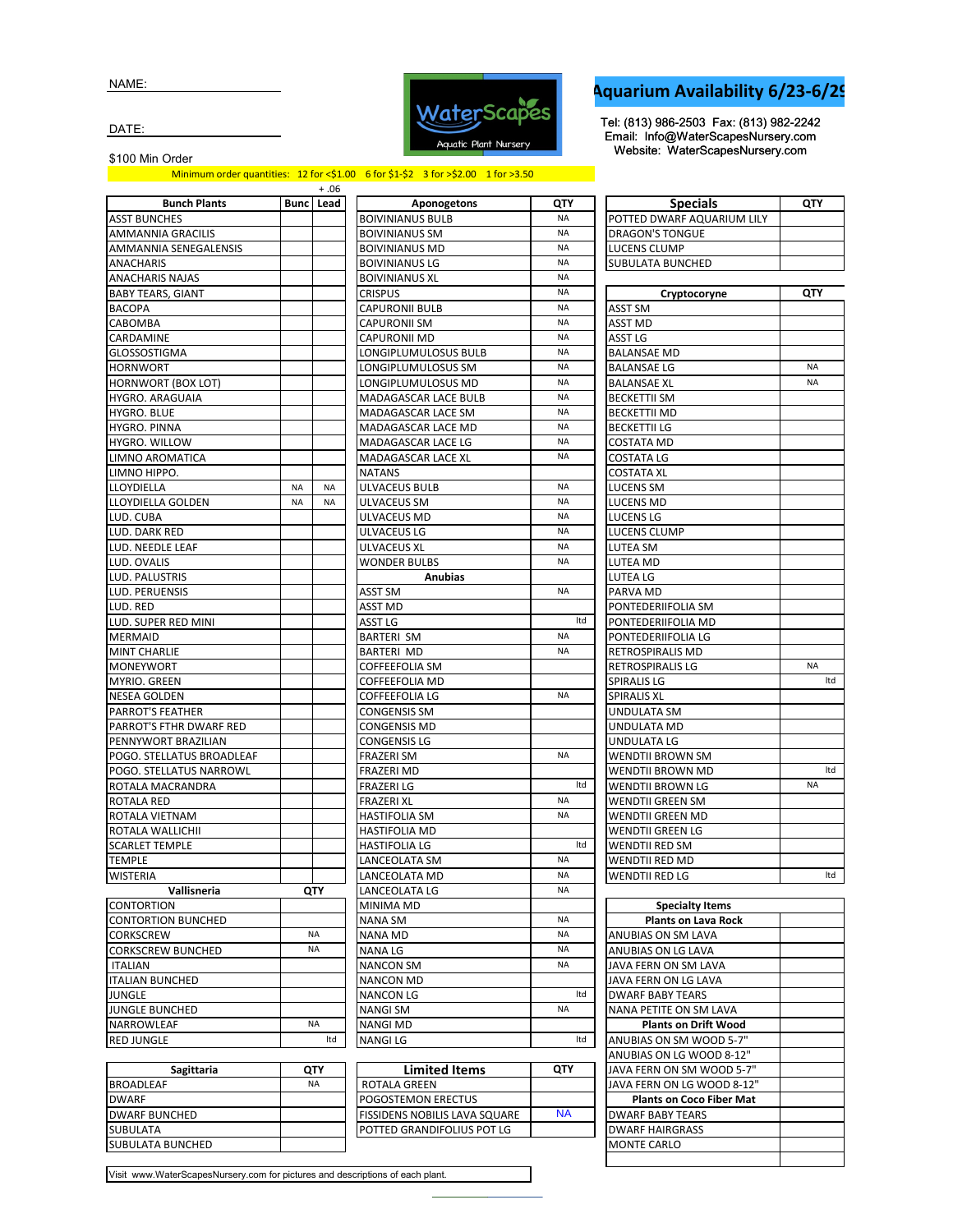

## **Aquarium Availability**

NAME:

| Swords                  | QTY              | <b>Floating/Portion</b>                        |
|-------------------------|------------------|------------------------------------------------|
| <b>ASST SWORDS MD</b>   |                  | AZOLLA 1/4 LB                                  |
| <b>ASST SWORDS LG</b>   |                  | AZOLLA 1/2 LB                                  |
| <b>ASST SWORDS XL</b>   |                  | AZOLLA 1LB                                     |
| AMAZON SM               |                  | <b>AZOLLA PORTION</b>                          |
| AMAZON MD               |                  | <b>BABY TEARS GIANT POR</b>                    |
| AMAZON LG               |                  | DUCKWEED 1/4 LB                                |
| AMAZON XL               | <b>NA</b>        | DUCKWEED 1/2 LB                                |
| AMAZON XXL              | <b>NA</b>        | <b>DUCKWEED 1LB</b>                            |
| ALTLANDSBERG MD         |                  | <b>DUCKWEED PORTION</b>                        |
| ALTLANDSBERG LG         |                  | GLOSSOSTIGMA PORTIC                            |
| ALTLANDSBERG XL         |                  | <b>MONTE CARLO PORTION</b>                     |
| CHAIN SWORD BROAD LEAF  |                  | PEARL WEED PORTION                             |
| CHAIN SWORD NARROW LEAF |                  | PENNYWORT 'JAPAN' PO                           |
| <b>GRANDIFOLIUS MD</b>  |                  | RED ROOT FLOATER 1/4                           |
| GRANDIFOLIUS LG         |                  | RED ROOT FLOATER 1/2                           |
| <b>GRANDIFOLIUS XL</b>  |                  | RED ROOT FLOATER 1LB                           |
| KLEINER BAR MD          | Itd              | RED ROOT FLOATER POF                           |
| KLEINER BAR LG          |                  | SALVINIA 1/4LB                                 |
| <b>MELON SM</b>         | <b>NA</b>        | SALVINIA 1/2LB                                 |
| MELON MD                |                  | SALVINIA 1LB                                   |
| <b>MELON LG</b>         | <b>NA</b>        | SALVINIA PORTION                               |
| <b>ORIENTAL MD</b>      |                  | <b>MOSS</b>                                    |
| ORIENTAL LG             |                  | CHRISTMAS MOSS 1/4LE                           |
| ORIENTAL XL             | ΝA               | CHRISTMAS MOSS 1/2LE                           |
| OZELOT GREEN MD         |                  | CHRISTMAS MOSS 1LB                             |
| OZELOT GREEN LG         |                  | <b>CHRISTMAS MOSS PORT</b>                     |
| <b>OZELOT GREEN XL</b>  | <b>NA</b>        | JAVA MOSS 1/4 LB                               |
| OZELOT RED MD           |                  | JAVA MOSS 1/2 LB                               |
| OZELOT RED LG           |                  | JAVA MOSS 1LB                                  |
| OZELOT RED XL           | NA               | JAVA MOSS PORTION                              |
| RADICAN SM              | <b>NA</b>        | <b>FISSIDENS NOBILIS MAT</b>                   |
| RADICAN MD              |                  | Fern Like                                      |
| RADICAN LG              |                  | <b>BOLBITIS BROADLEAF M</b>                    |
| RADICAN XL              |                  | <b>BOLBITIS BROADLEAF LG</b>                   |
| RADICAN MARBLE QUEEN MD |                  | JAVA FERN MD                                   |
| RADICAN MARBLE QUEEN LG |                  | JAVA FERN LG                                   |
| RADICAN MARBLE QUEEN XL |                  | <b>JAVA FERN XL</b>                            |
| RED FLAME MD            |                  | JAVA FERN MAT MD                               |
| RED FLAME LG            |                  | JAVA FERN MAT LG                               |
| RED MELON SM            | <b>NA</b>        | JAVA FERN 1/2 MAT MD                           |
| RED MELON MD            | <b>NA</b>        | JAVA FERN 1/2 MAT LG                           |
| <b>RED MELON LG</b>     | <b>NA</b>        | JAVA FERN NARROW LE.                           |
| <b>RED RUBIN SM</b>     | <b>NA</b>        | JAVA FERN NARROW LE.                           |
| <b>RED RUBIN LG</b>     |                  | JAVA FERN TRIDENT SM                           |
| ROSE MD                 |                  | JAVA FERN TRIDENT LG                           |
| ROSE LG                 |                  | <b>JAVA FERN WINDELOV "</b>                    |
|                         |                  |                                                |
| ROSE XL<br>ROSETTE SM   |                  | WATER SPRITE INDIAN S<br>WATER SPRITE INDIAN N |
|                         |                  |                                                |
| ROSETTE MD              |                  | WATER SPRITE INDIAN L                          |
| ROSETTE LG              | <b>NA</b>        | WATER SPRITE INDIAN X                          |
| RUFFLE MD               | <b>NA</b>        | WATER SPRITE LACE SM                           |
| RUFFLE LG               |                  | WATER SPRITE LACE MD                           |
| SPARKLE MD              |                  | WATER SPRITE LACE LG                           |
| <b>SPARKLE LG</b>       |                  | WATER SPRITE LACE XL                           |
| SPARKLE XL              | <b>NA</b>        |                                                |
| URUGUAYENSIS MD         |                  | <b>Bog Bare Roo</b>                            |
| <b>URUGUAYENSIS LG</b>  | Itd              | <b>ACORUS VARIEGATED</b>                       |
| <b>VESUVIUS</b>         |                  | ARROWHEAD                                      |
|                         |                  | <b>BAMBOO CURLY</b>                            |
| Bog/Terrarium           | <b>Bunc</b> Lead | <b>BAMBOO STRAIGHT</b>                         |

| Bog/Terrarium          | <b>Bunc</b> Lead |  |
|------------------------|------------------|--|
| <b>ALUMINUM PLANT</b>  |                  |  |
| <b>DRAGON'S TONGUE</b> |                  |  |
| <b>FLORIDA RUFFLE</b>  |                  |  |
| JOSEPH'S COAT          |                  |  |
| <b>PURPLE WAFFLE</b>   |                  |  |

| Swords                                             | QTY              | <b>Floating/Portion</b>          | QTY       | <b>Miscellaneous Plants</b>   |     |
|----------------------------------------------------|------------------|----------------------------------|-----------|-------------------------------|-----|
| ASST SWORDS MD                                     |                  | AZOLLA 1/4 LB                    |           | <b>CARDINAL PLANT</b>         |     |
| ASST SWORDS LG                                     |                  | AZOLLA 1/2 LB                    |           | FOUR LEAF CLOVER DWARF        |     |
| ASST SWORDS XL                                     |                  | AZOLLA 1LB                       |           | <b>HAIRGRASS</b>              |     |
| AMAZON SM                                          |                  | <b>AZOLLA PORTION</b>            |           | <b>HAIRGRASS DWARF</b>        |     |
| AMAZON MD                                          |                  | <b>BABY TEARS GIANT PORTION</b>  |           | <b>HAIRGRASS GIANT</b>        |     |
| AMAZON LG                                          |                  | DUCKWEED 1/4 LB                  |           | HYGROPHILA 'COMPACT'          |     |
| AMAZON XL                                          | <b>NA</b>        | DUCKWEED 1/2 LB                  |           | JUNCUS REPENS (CREEPING RUSH) |     |
| AMAZON XXL                                         | <b>NA</b>        | DUCKWEED 1LB                     |           | LITTORELLA UNIFLORA           |     |
| ALTLANDSBERG MD                                    |                  | <b>DUCKWEED PORTION</b>          |           | MICRO SWORD 6"x6" MAT         |     |
| ALTLANDSBERG LG                                    |                  | <b>GLOSSOSTIGMA PORTION</b>      |           | MICRO SWORD CLUMP             |     |
| ALTLANDSBERG XL                                    |                  | <b>MONTE CARLO PORTION</b>       |           | MICRO SWORD GIANT 4"x4" MAT   |     |
| CHAIN SWORD BROAD LEAF                             |                  | PEARL WEED PORTION               |           | MICRO SWORD GIANT CLUMP       |     |
| CHAIN SWORD NARROW LEAF                            |                  | PENNYWORT 'JAPAN' PORTION        |           | MICROSWORD NARROWLEAF         |     |
| GRANDIFOLIUS MD                                    |                  | RED ROOT FLOATER 1/4LB           |           | <b>STAUROGYNE REPENS</b>      |     |
| <b>GRANDIFOLIUS LG</b>                             |                  | <b>RED ROOT FLOATER 1/2LB</b>    |           | <b>WATER ONION PLANT</b>      |     |
| GRANDIFOLIUS XL                                    |                  | RED ROOT FLOATER 1LB             |           | WATER ONION BULB              |     |
| KLEINER BAR MD                                     | Itd              | RED ROOT FLOATER PORTION         |           | WATER ONION BULB 3 PK         |     |
| KLEINER BAR LG                                     |                  | SALVINIA 1/4LB                   |           | Lily Like                     | QTY |
| MELON SM                                           | <b>NA</b>        | SALVINIA 1/2LB                   |           | DWARF AQUARIUM LILY BULB      |     |
| MELON MD                                           |                  | SALVINIA 1LB                     |           | DWARF AQUARIUM LILY SM        |     |
| MELON LG                                           | <b>NA</b>        | SALVINIA PORTION                 |           | DWARF AQUARIUM LILY MD        |     |
| ORIENTAL MD                                        |                  | <b>MOSS</b>                      | QTY       | DWARF AQUARIUM LILY LG        |     |
| ORIENTAL LG                                        |                  | CHRISTMAS MOSS 1/4LB             |           | DWARF AQUARIUM LILY PK        |     |
| ORIENTAL XL                                        | <b>NA</b>        | CHRISTMAS MOSS 1/2LB             |           | <b>TIGER LOTUS BULBS</b>      |     |
| OZELOT GREEN MD                                    |                  | <b>CHRISTMAS MOSS 1LB</b>        |           | TIGER LOTUS SM                |     |
| OZELOT GREEN LG                                    |                  | <b>CHRISTMAS MOSS PORTION</b>    |           | TIGER LOTUS MD                |     |
| OZELOT GREEN XL                                    | NA               | JAVA MOSS 1/4 LB                 |           | <b>TIGER LOTUS BULB PK</b>    |     |
| OZELOT RED MD                                      |                  | JAVA MOSS 1/2 LB                 |           | <b>Snails and Crabs</b>       |     |
| OZELOT RED LG                                      | <b>NA</b>        | JAVA MOSS 1LB                    |           | <b>ASSORTED SNAILS</b>        |     |
| OZELOT RED XL                                      | <b>NA</b>        | JAVA MOSS PORTION                |           | ALBINO                        |     |
| RADICAN SM                                         |                  | <b>FISSIDENS NOBILIS MAT</b>     |           | <b>BLUE</b>                   |     |
| RADICAN MD                                         |                  | Fern Like                        | QTY       | GOLD                          |     |
| RADICAN LG                                         |                  | <b>BOLBITIS BROADLEAF MD</b>     |           | <b>IVORY</b>                  |     |
| RADICAN XL                                         |                  | <b>BOLBITIS BROADLEAF LG</b>     |           | JADE                          |     |
| RADICAN MARBLE QUEEN MD<br>RADICAN MARBLE QUEEN LG |                  | JAVA FERN MD<br>JAVA FERN LG     |           | <b>BLACK</b><br>PURPLE-ALBINO |     |
| RADICAN MARBLE QUEEN XL                            |                  |                                  |           | PURPLE-BLACK                  |     |
| RED FLAME MD                                       |                  | JAVA FERN XL<br>JAVA FERN MAT MD | NA        | <b>TIGER EYE</b>              |     |
| RED FLAME LG                                       |                  | JAVA FERN MAT LG                 | <b>NA</b> | <b>FIDDLER CRAB</b>           |     |
| RED MELON SM                                       | <b>NA</b>        | JAVA FERN 1/2 MAT MD             | <b>NA</b> |                               |     |
| RED MELON MD                                       | <b>NA</b>        | JAVA FERN 1/2 MAT LG             | <b>NA</b> | <b>Hard Goods</b>             |     |
| red melon lg                                       | <b>NA</b>        | JAVA FERN NARROW LEAF            |           | LEAD 10PK                     |     |
| RED RUBIN SM                                       | NA               | JAVA FERN NARROW LEAF MAT        | NA        | LEAD 25PK                     |     |
| RED RUBIN LG                                       |                  | JAVA FERN TRIDENT SM             | <b>NA</b> | LEAD PIECES (QTY's OF 50)     |     |
| ROSE MD                                            |                  | JAVA FERN TRIDENT LG             | <b>NA</b> | POT-2" NET POT (MIN 50)       |     |
| ROSE LG                                            |                  | JAVA FERN WINDELOV "LACY"        |           | ROCKWOOL (QTY's OF 50)        |     |
| ROSE XL                                            |                  | WATER SPRITE INDIAN SM           | NA        | 50 HOLE POT TRAY              |     |
| ROSETTE SM                                         |                  | WATER SPRITE INDIAN MD           | NA        | 50 PLASTIC POT SLEEVES        |     |
| ROSETTE MD                                         |                  | WATER SPRITE INDIAN LG           |           | CONGO WOOD SM (6-9")          |     |
| ROSETTE LG                                         |                  | WATER SPRITE INDIAN XL           |           | CONGO WOOD MD (9-12")         |     |
| RUFFLE MD                                          | <b>NA</b>        | WATER SPRITE LACE SM             | NA        | MALAYSIAN SM (5-7")           |     |
| RUFFLE LG                                          | NA               | WATER SPRITE LACE MD             | NA        | MALAYSIAN MD (8-12")          |     |
| SPARKLE MD                                         |                  | WATER SPRITE LACE LG             |           | MALAYSIAN LG (12-16")         |     |
| SPARKLE LG                                         |                  | WATER SPRITE LACE XL             |           | MALAYSIAN XL (16"+)           |     |
| SPARKLE XL                                         |                  |                                  |           | PACIFIC WOOD SM (6-10")       |     |
| URUGUAYENSIS MD                                    | <b>NA</b>        | <b>Bog Bare Root</b>             | QTY       | PACIFIC WOOD MD (10-14")      |     |
| URUGUAYENSIS LG                                    | Itd              | <b>ACORUS VARIEGATED</b>         |           | PACIFIC WOOD LG (12-18")      |     |
| VESUVIUS                                           |                  | ARROWHEAD                        |           | PACIFIC WOOD XL (18-30")      |     |
|                                                    |                  | <b>BAMBOO CURLY</b>              |           | SPIDER WOOD XS (4-6")         |     |
| Bog/Terrarium                                      | <b>Bunc</b> Lead | <b>BAMBOO STRAIGHT</b>           |           | SPIDER WOOD SM (6-10")        |     |
| ALUMINUM PLANT                                     |                  | BELLA PALM                       |           | SPIDER WOOD MD (10-14")       |     |
| DRAGON'S TONGUE                                    |                  | JANET CRAIG                      |           | SPIDER WOOD LG (14-18")       |     |
| FLORIDA RUFFLE                                     |                  | RED MANGROVE 12"+                |           | SPIDER WOOD XL (18-24")       |     |
| JOSEPH'S COAT                                      |                  | <b>MONDO GRASS</b>               |           | SPIDER WOOD XXL (25"+)*LTD 5  |     |
| PURPLE WAFFLE                                      |                  | SANDERIANA VARIEGATED            |           | TIGER WOOD LG (14-16")        |     |
|                                                    |                  |                                  |           |                               |     |

| <b>Miscellaneous Plants</b>     | QTY       |
|---------------------------------|-----------|
| <b>CARDINAL PLANT</b>           |           |
| FOUR LEAF CLOVER DWARF          |           |
| <b>HAIRGRASS</b>                |           |
| <b>HAIRGRASS DWARF</b>          |           |
| <b>HAIRGRASS GIANT</b>          |           |
| HYGROPHILA 'COMPACT'            |           |
| JUNCUS REPENS (CREEPING RUSH)   |           |
| LITTORELLA UNIFLORA             |           |
| MICRO SWORD 6"x6" MAT           |           |
| MICRO SWORD CLUMP               |           |
| MICRO SWORD GIANT 4"x4" MAT     |           |
| MICRO SWORD GIANT CLUMP         |           |
| MICROSWORD NARROWLEAF           |           |
| <b>STAUROGYNE REPENS</b>        |           |
| <b>WATER ONION PLANT</b>        |           |
| <b>WATER ONION BULB</b>         |           |
| <b>WATER ONION BULB 3 PK</b>    |           |
| Lily Like                       | QTY       |
| <b>DWARF AQUARIUM LILY BULB</b> |           |
| DWARF AQUARIUM LILY SM          |           |
| DWARF AQUARIUM LILY MD          |           |
| DWARF AQUARIUM LILY LG          |           |
| <b>DWARF AQUARIUM LILY PK</b>   |           |
| <b>TIGER LOTUS BULBS</b>        |           |
| <b>TIGER LOTUS SM</b>           | ltd       |
| <b>TIGER LOTUS MD</b>           |           |
| <b>TIGER LOTUS BULB PK</b>      |           |
| <b>Snails and Crabs</b>         | QTY       |
| <b>ASSORTED SNAILS</b>          | Itd       |
| <b>ALBINO</b>                   | ltd       |
| <b>BLUE</b>                     | Itd       |
| GOLD                            | ltd       |
| <b>IVORY</b>                    | htl       |
| JADE                            | Itd       |
| <b>BLACK</b>                    | <b>NA</b> |
| PURPLE-ALBINO                   | Itd       |
| <b>PURPLE-BLACK</b>             | ltd       |
| <b>TIGER EYE</b>                | ltd       |
| <b>FIDDLER CRAB</b>             | Itd       |
|                                 |           |

| JAVA FERN 1/2 MAT LG          | <b>NA</b>  | <b>Hard Goods</b>             | <b>QTY</b> |
|-------------------------------|------------|-------------------------------|------------|
| JAVA FERN NARROW LEAF         |            | <b>LEAD 10PK</b>              |            |
| JAVA FERN NARROW LEAF MAT     | <b>NA</b>  | <b>LEAD 25PK</b>              |            |
| JAVA FERN TRIDENT SM          | <b>NA</b>  | LEAD PIECES (QTY's OF 50)     |            |
| JAVA FERN TRIDENT LG          | <b>NA</b>  | POT-2" NET POT (MIN 50)       |            |
| JAVA FERN WINDELOV "LACY"     |            | ROCKWOOL (QTY's OF 50)        |            |
| WATER SPRITE INDIAN SM        | <b>NA</b>  | <b>50 HOLE POT TRAY</b>       |            |
| WATER SPRITE INDIAN MD        | <b>NA</b>  | <b>50 PLASTIC POT SLEEVES</b> |            |
| WATER SPRITE INDIAN LG        |            | CONGO WOOD SM (6-9")          | <b>NA</b>  |
| <b>WATER SPRITE INDIAN XL</b> |            | CONGO WOOD MD (9-12")         | <b>NA</b>  |
| <b>WATER SPRITE LACE SM</b>   | <b>NA</b>  | MALAYSIAN SM (5-7")           |            |
| <b>WATER SPRITE LACE MD</b>   | <b>NA</b>  | MALAYSIAN MD (8-12")          |            |
| WATER SPRITE LACE LG          |            | MALAYSIAN LG (12-16")         | NA         |
| <b>WATER SPRITE LACE XL</b>   |            | MALAYSIAN XL (16"+)           | NA         |
|                               |            | PACIFIC WOOD SM (6-10")       |            |
| <b>Bog Bare Root</b>          | <b>QTY</b> | PACIFIC WOOD MD (10-14")      |            |
| <b>ACORUS VARIEGATED</b>      |            | PACIFIC WOOD LG (12-18")      | <b>NA</b>  |
| ARROWHEAD                     |            | PACIFIC WOOD XL (18-30")      | <b>NA</b>  |
| <b>BAMBOO CURLY</b>           |            | SPIDER WOOD XS (4-6")         |            |
| <b>BAMBOO STRAIGHT</b>        |            | SPIDER WOOD SM (6-10")        | Itd        |
| <b>BELLA PALM</b>             |            | SPIDER WOOD MD (10-14")       |            |
| <b>JANET CRAIG</b>            |            | SPIDER WOOD LG (14-18")       |            |
| RED MANGROVE 12"+             |            | SPIDER WOOD XL (18-24")       |            |
| <b>MONDO GRASS</b>            |            | SPIDER WOOD XXL (25"+)*LTD 5  | <b>NA</b>  |
| SANDERIANA VARIEGATED         |            | TIGER WOOD LG (14-16")        | <b>NA</b>  |
| <b>SWORD BRAZILIAN SM</b>     |            | TIGER WOOD XL (16-20")        | <b>NA</b>  |
|                               |            |                               |            |

Visit www.WaterScapesNursery.com for pictures and descriptions of each plant.

SWORD BRAZILIAN MD SWORD BRAZILIAN LG